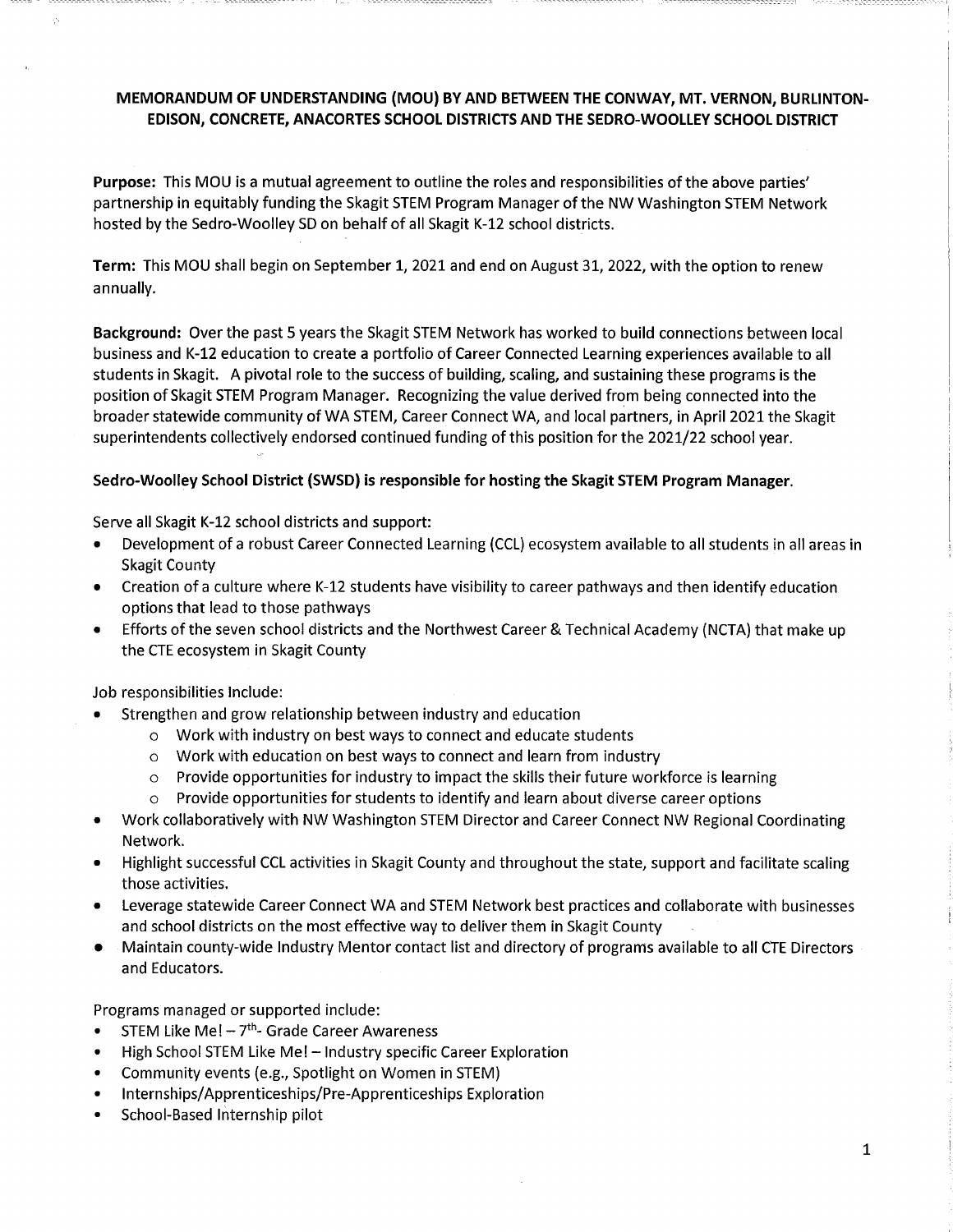- Industry Mentor recruitment and training
- Worksite Tours
- Career Connected Learning Network (Inter-district communication and opportunity equity)
- Financial Aid Completion project
- One-off requests from educators and businesses

## **Skagit School District Responsibility**

A variety of funding models for this position were evaluated including moving this role to the NWESD. The most efficient cost model is for one district to host the position on behalf of everyone with all Skagit districts equitably funding the position.

Total 2021/22 program costs are \$157,000. This includes the Program Manager's fully built salary (\$145,000) based on a 1.0 FTE Sedro-Woolley SD Employee (183 day contract) and annual program delivery costs (\$21,000).

Based on the current run rate, there will be approximately \$57,880 in the Skagit STEM Network reserve account on August 31, 2021 that will be carried forward to offset 2021/22 costs. The resultant net cost for 2021/22 is forecast to be \$90,120. The below allocations are based on spring 2020 student FTE numbers and an agreed cost sharing model (50% allocated on an equity basis and 50% allocated on an FTE basis) to each school district. Conway SD costs continue to be covered by Mt. Vernon SD.

Billing will continue to be in the October/November time frame.

| <b>Estimated 2021/22 Forecast Allocations</b>                 |          |
|---------------------------------------------------------------|----------|
| Anacortes                                                     | \$14,017 |
| <b>Burlington-Edison</b>                                      | \$15,943 |
| Concrete                                                      | \$8,774  |
| Conway                                                        | \$0      |
| La Conner                                                     | \$9,095  |
| Mt Vernon<br>(includes Conway)                                | \$24,931 |
| Sedro-Woolley                                                 | \$18,190 |
| <b>Total Net Contribution from</b><br><b>School Districts</b> | \$90,950 |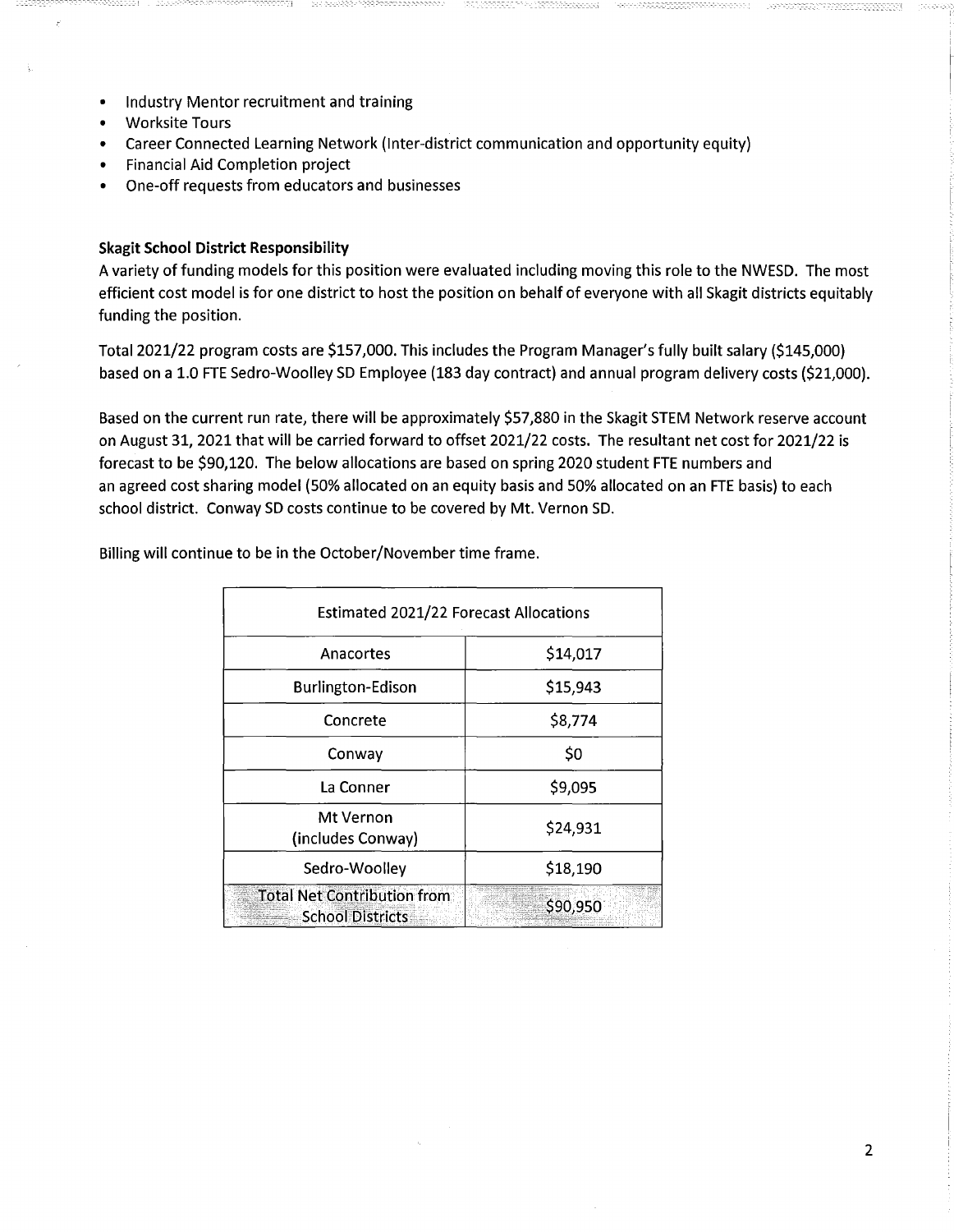micheles

Sedro-Woolley School District Burlington-Edison, School District

ť.

Miriam Mickelson, Superintendent Laurel Browning, Superintendent

Date Signed: \_A\_U\_G\_2**\_3....;;;2;,.;:.;02:::...:1\_\_** Date Signed: \_\_\_\_\_\_\_\_\_

Ishmael Vivanco, Superintendent Wayne Barrett, Superintendent Mt. Vernon School District Concrete School District

Date Signed: \_\_\_\_\_\_\_\_\_\_ Date Signed: \_\_\_\_\_\_\_\_\_\_\_

Justin Irish, Superintendent Anacortes School District

Date Signed: \_\_\_\_\_\_\_\_\_\_

Jeff Cravy, Superintendent Conway School District

Date Signed: \_\_\_\_\_\_\_\_\_\_\_

Rich Stewart, Superintendent La Conner School District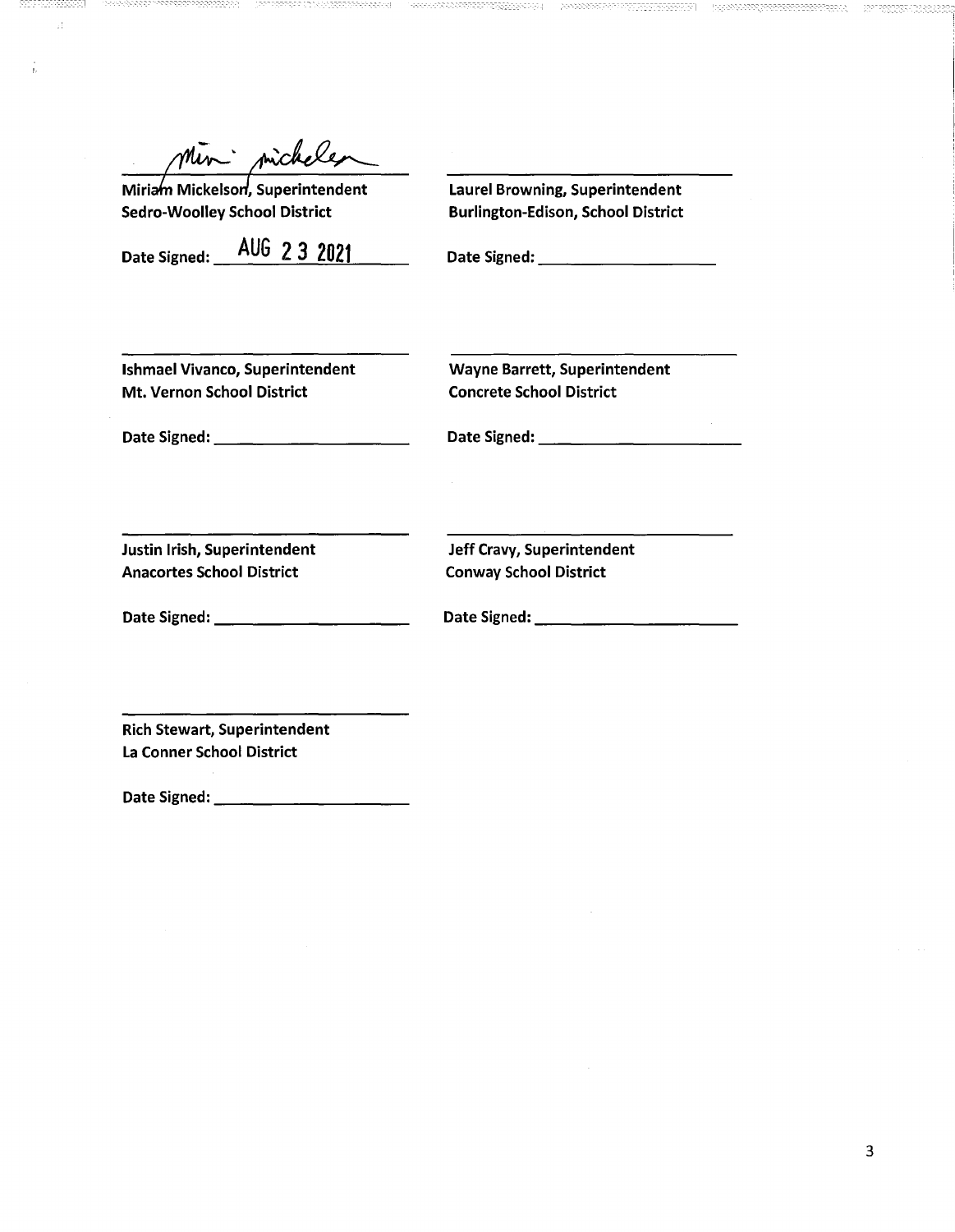Sedro-Woolley School District Burlington-Edison, School District

Miriam Mickelson, Superintendent aurel Browning, Superintendent

Date Signed: \_\_\_\_\_\_\_\_\_\_\_\_\_\_\_\_\_\_\_\_\_\_\_\_\_\_\_\_\_\_\_Date Signed:  $\frac{8}{23/2}$ 

---------\_-\_-\_-\_-\_--\_[

Ishmael Vivanco, Superintendent Wayne Barrett, Superintendent Mt. Vernon School District **Concrete School District** 

Date Signed: \_\_\_\_\_\_\_\_\_\_ Date Signed: \_\_\_\_\_\_\_\_\_\_\_

Justin Irish, Superintendent Anacortes School District

Jeff Cravy, Superintendent Conway School District

Date Signed: \_\_\_\_\_\_\_\_\_\_

Date Signed: \_\_\_\_\_\_\_\_\_\_\_

Rich Stewart, Superintendent La Conner School District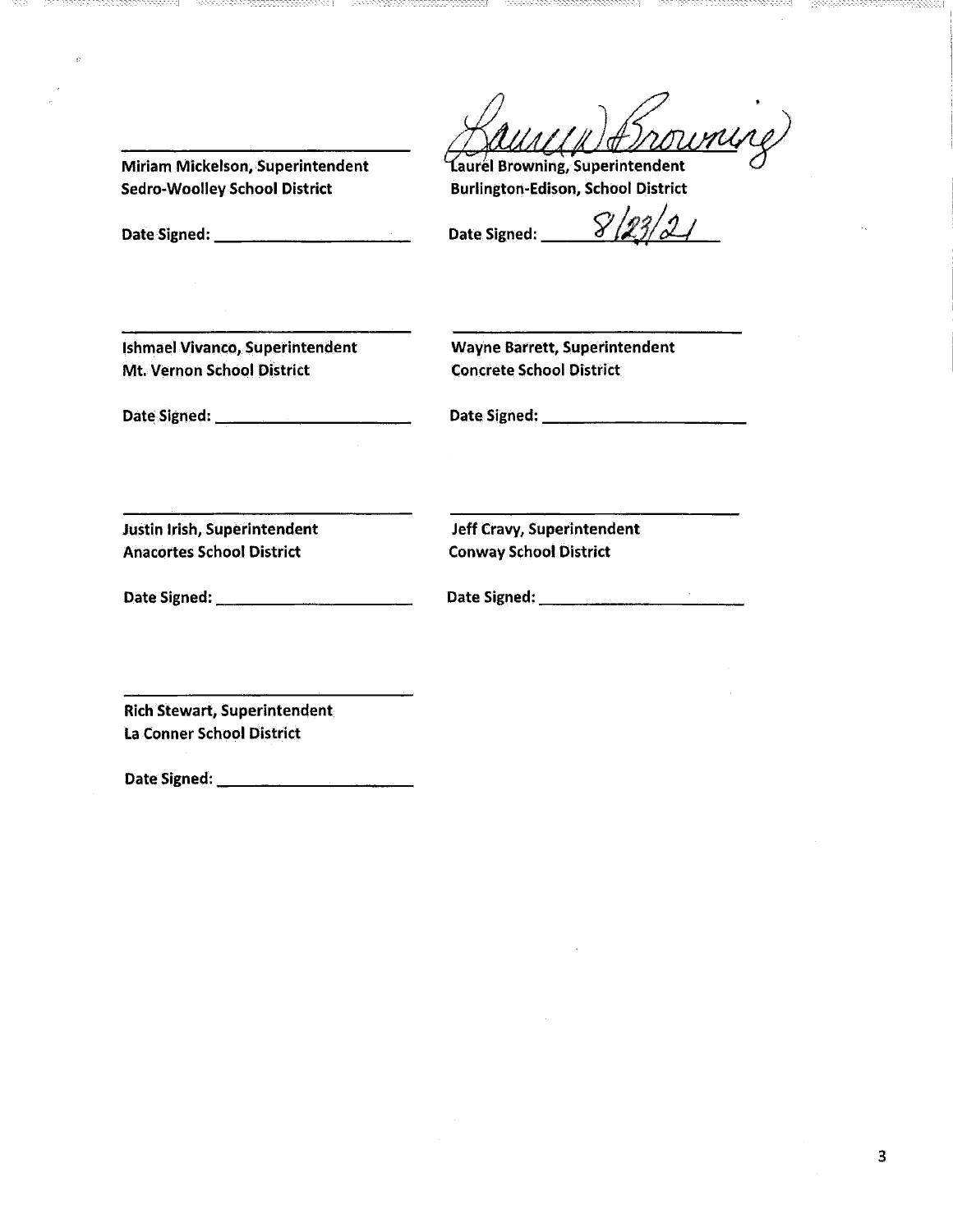Date Signed: \_\_\_\_\_\_\_\_\_\_\_\_\_\_\_\_\_\_\_\_\_\_\_\_\_\_\_\_\_\_\_\_\_\_\_Date Signed: \_\_\_\_\_\_\_\_\_\_\_\_\_\_\_\_\_\_\_

Ismael Vivanco, Superintendent Wayne Barrett, Superintendent Mt. Vernon School District Concrete School District

 $\sim 10^7$ 

Date Signed: *\_oq\_...,/,\_o~,-#:-l-z.\_l\_\_\_* Date Signed: \_\_\_\_\_\_\_\_\_\_

Justin Irish, Superintendent Anacortes School District

Jeff Cravy, Superintendent Conway School District

Date Signed: \_\_\_\_\_\_\_\_\_\_

Date Signed: \_\_\_\_\_\_\_\_\_\_\_

Rich Stewart, Superintendent La Conner School District

Date Signed: \_\_\_\_\_\_\_\_\_\_

---------1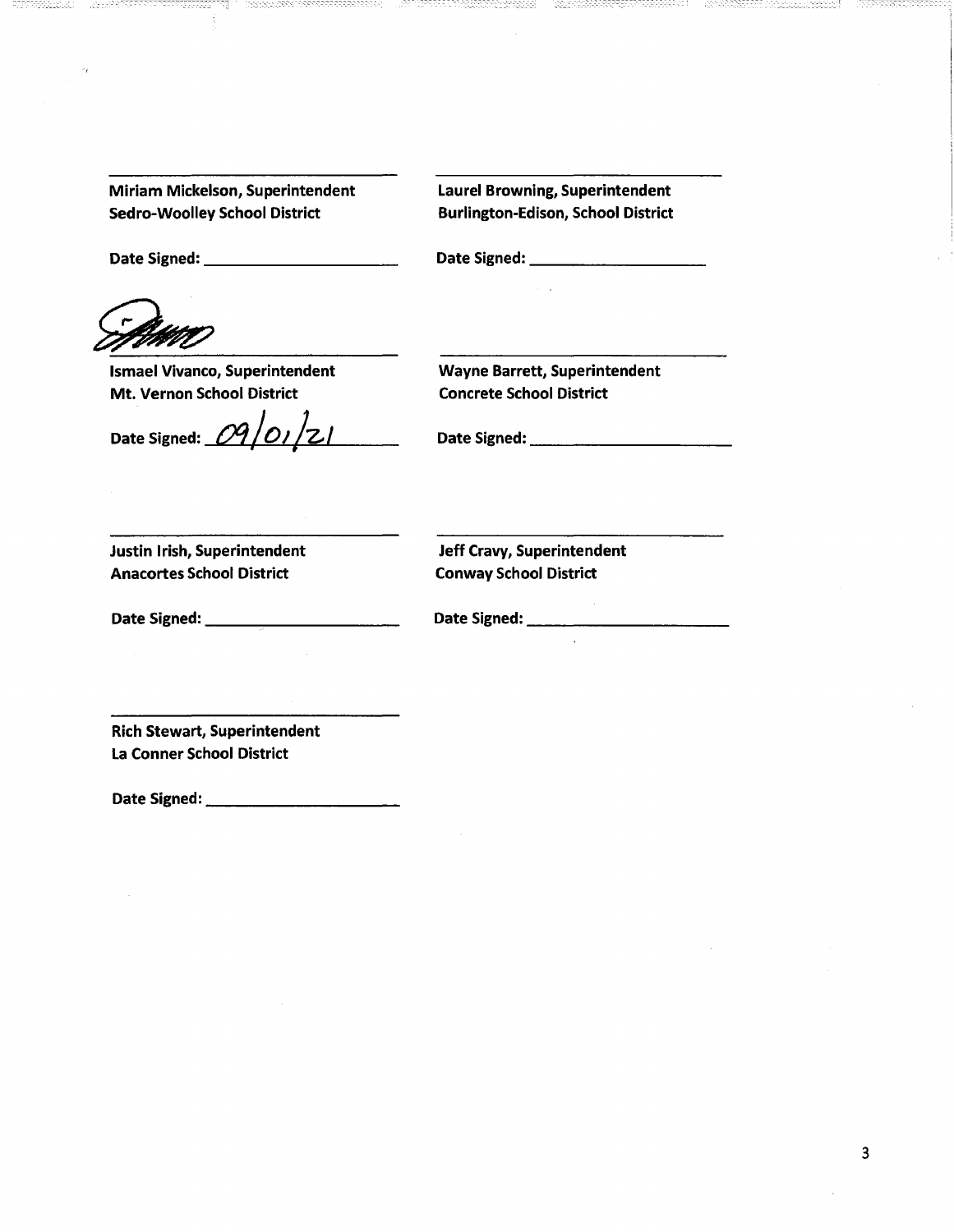---- --------- --1

Date Signed: etc. bluesses and Date Signed: etc. bluesses and Date Signed:

Ishmael Vivanco, Superintendent Wayne Barrett, Superintendent Mt. Vernon School District Concrete School District

Date Signed: \_\_\_\_\_\_\_\_\_\_ Date Signed: \_\_cg\_/ef: .....-\_!J\_J.........../\_\_\_ r P:-

Justin Irish, Superintendent Anacortes School District

Jeff Cravy, Superintendent Conway School District

Date Signed: \_\_\_\_\_\_\_\_\_\_

Date Signed: \_\_\_\_\_\_\_\_\_\_

Rich Stewart, Superintendent La Conner School District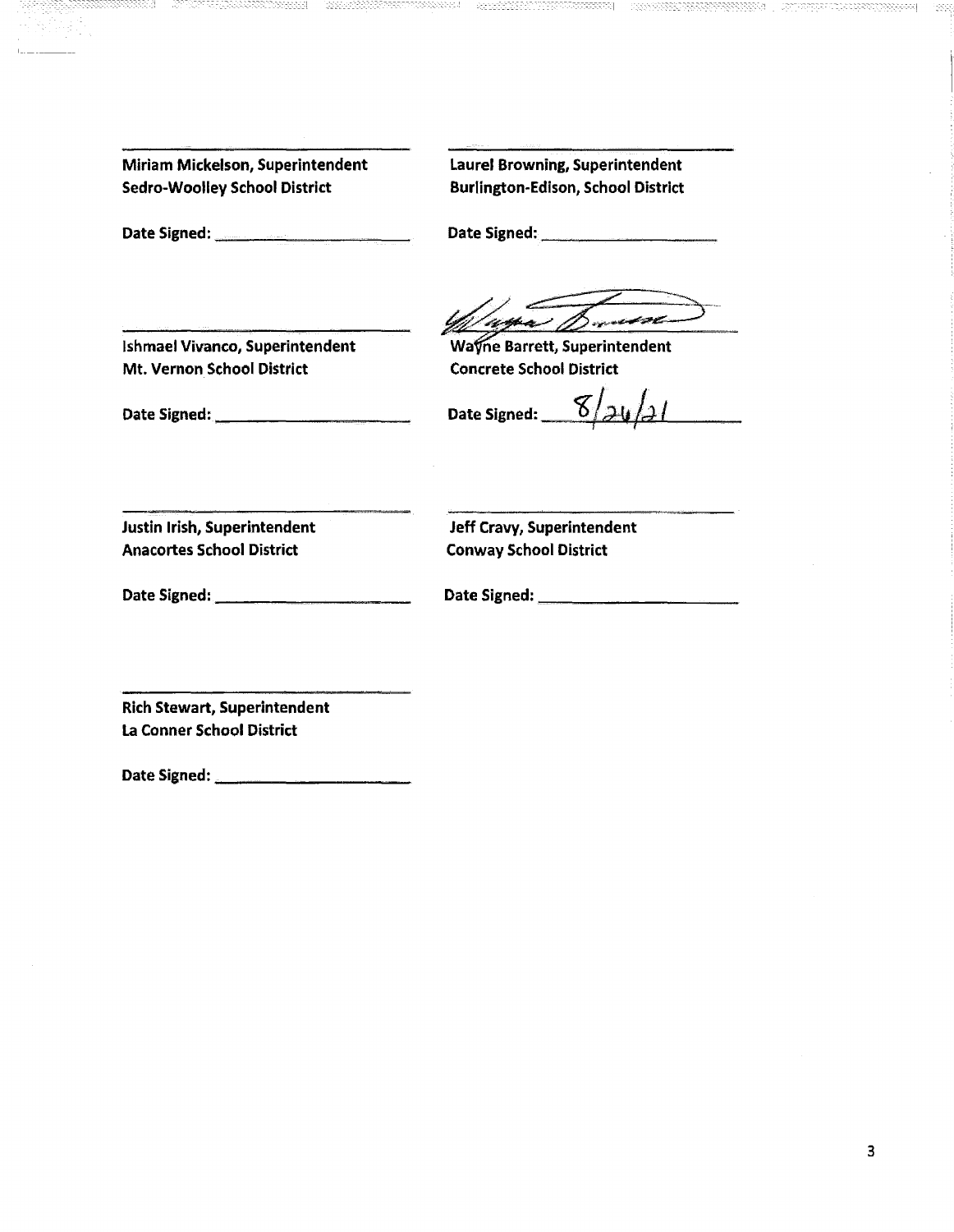| Miriam Mickelson, Superintendent     |  |
|--------------------------------------|--|
| <b>Sedro-Woolley School District</b> |  |

- ------------1

Laurel Browning, Superintendent Burlington-Edison, School District

Date Signed: \_\_\_\_\_\_\_\_\_\_ Date Signed: \_\_\_\_\_\_\_\_\_

Ishmael Vivanco, Superintendent Wayne Barrett, Superintendent Mt. Vernon School District Concrete School District

Date Signed: \_\_\_\_\_\_\_\_\_\_ Date Signed: \_\_\_\_\_\_\_\_\_\_\_

Justin Irish, Superintendent Anacortes School District Conway School District

Jeff Cravy, Superintendent

3/17/2022 Date Signed: \_\_\_\_\_\_\_\_\_\_ Date Signed: \_\_\_\_\_\_\_\_\_\_\_

Rich Stewart, Superintendent La Conner School District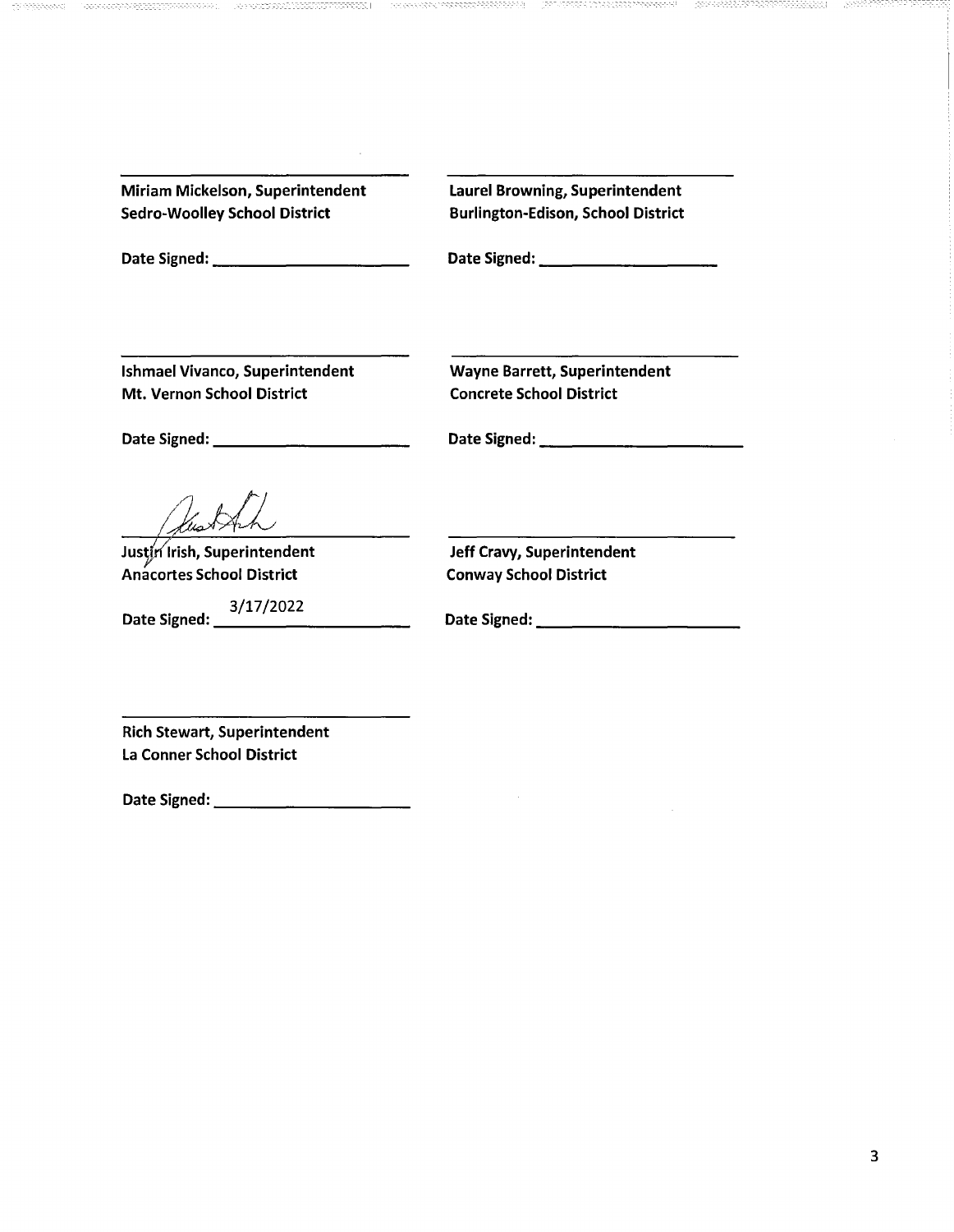Date Signed: \_\_\_\_\_\_\_\_\_\_ Date Signed: \_\_\_\_\_\_\_\_\_

------------1 -- -----------1

Ishmael Vivanco, Superintendent Mt. Vernon School District

Wayne Barrett, Superintendent Concrete School District

Date Signed: \_\_\_\_\_\_\_\_\_\_

Date Signed: \_\_\_\_\_\_\_\_\_\_\_

Jeff-Craw Superintendent Conway School District

Date Signed:  $\frac{1}{4}$   $\frac{4}{22}$ 

Justin Irish, Superintendent Anacortes School District

Date Signed: \_\_\_\_\_\_\_\_\_\_

Rich Stewart, Superintendent La Conner School District